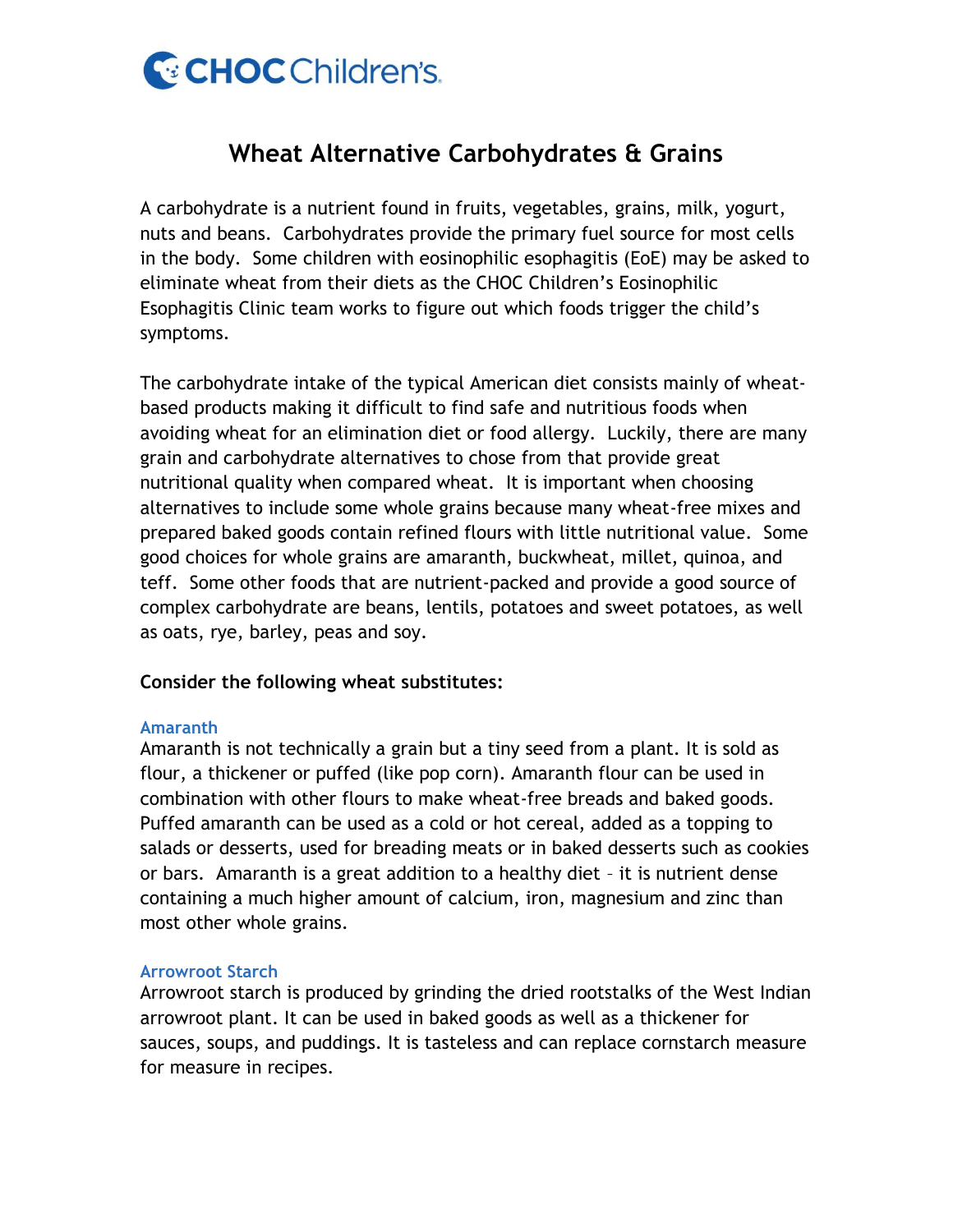

## **Buckwheat (kasha)**

Buckwheat is not related to wheat and is actually classified as a fruit not a true cereal grain. It is safe to consume while following a wheat-free diet. It has a slightly sweet flavor and can be cooked the same way as rice and used in grain salads or as a side dish. Buckwheat can be ground into grits and used as a hot cereal or ground into flour and used to make pancakes or pasta (often called Soba noodles). (It is important to note that some brands of flour mixes and pasta also contain wheat so always read the label.) Eden foods (www.edenfoods.com) has 100% buckwheat soba noodles and Pocono (www.poconofoods.com) makes a 100% cream of buckwheat cereal. Kasha is the toasted form of buckwheat and has a nutty flavor. Kasha can be steamed, boiled or baked and served as a side dish, added to soups and stews or used in stuffing. Buckwheat is a good source of fiber and the B vitamins, riboflavin and niacin.

## **Millet**

Millet is a widely used grain in India and Africa. It has a mild flavor and can be boiled and eaten as a side dish, breakfast cereal or used in making polenta. The flour can be used in all baked goods in combination with other flours. Millet has also been used to make cold cereal products such as millet flakes or muesli. Millet is a good source of B vitamins and fiber.

## **Quinoa**

Quinoa is a seed that is a staple food source in South America. It is available as flour, flakes, pasta and quinoa puffs. The grain can be boiled like rice and is similar to couscous when prepared. Quinoa has an excellent nutrient profile: it is a complete protein source, containing much higher amounts of high quality protein than other grains. It is also high in iron, calcium, magnesium, B vitamins and fiber.

# **Tapioca Starch**

Tapioca starch that comes from the root of the cassava plant. It can be used with other flours in baked goods or as a thickening agent instead of cornstarch.

# **Teff**

Teff is a small African grain. It can be used to make hot cereal with a texture similar to wheat farina. It is also often used to make a crepe-like flatbread called injera, a staple in Ethiopian cuisine. (A recipe for injera is available at www.bobsredmill.com). La Tortilla Factory (www.latortillafactory.com) makes a wheat free flour tortilla made from teff. Teff provides a good source of fiber, calcium, iron, magnesium and zinc.